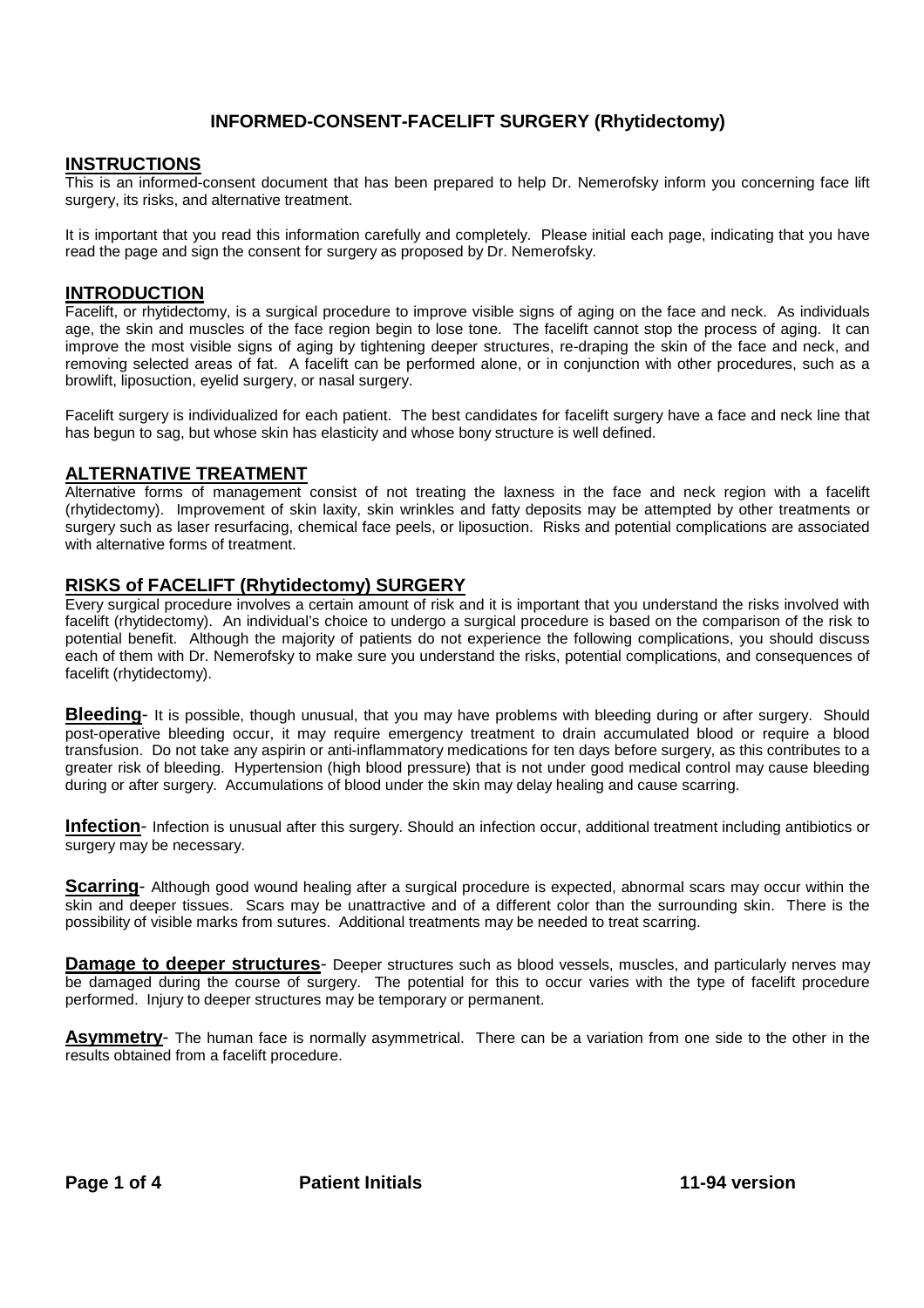# **Risks of Rhytidectomy Surgery, continued**

**Surgical anesthesia-** Both local and general anesthesia involve risk. There is the possibility of complications, injury, and even death from all forms of surgical anesthesia or sedation.

**Nerve injury**- Motor and sensory nerves may be injured during a facelift operation. Weakness or loss of facial movements may occur after facelift surgery. Nerve injuries may cause temporary or permanent loss of facial movements and feeling. Such injuries may improve over time. Injury to sensory nerves of the face, neck and ear regions may cause temporary or more rarely permanent numbness. Painful nerve scarring is very rare.

**Chronic pain**- Chronic pain is a very rare complication after a facelift.

**Skin disorders/skin cancer**- A facelift is a surgical procedure for the tightening of skin and deeper structures of the face. Skin disorders and skin cancer may occur independently of a facelift.

**Unsatisfactory result**- There is the possibility of a poor result from the facelift surgery. This would include risks such as unacceptable visible deformities, loss of facial movement, wound disruption, and loss of sensation. You may be disappointed with the results of surgery. Infrequently, it is necessary to perform additional surgery to improve your results.

**Allergic reactions**- In rare cases, local allergies to tape, suture material, or topical preparations have been reported. Systemic reactions which are more serious may occur to drugs used during surgery and prescription medicines. Allergic reactions may require additional treatment.

**Hair loss**- Hair loss may occur in areas of the face where the skin was elevated during surgery. The occurrence of this is not predictable.

**Delayed healing**- Wound disruption or delayed wound healing is possible. Some areas of the face may not heal normally or may take a long time to heal. Areas of skin may die. Frequent dressing changes or further surgery may be required to remove the non-healed tissue.

**Smokers have a greater risk of skin loss and wound healing complications.**

**Long term effects**- Subsequent alterations in facial appearance may occur as the result of aging, weight loss or gain, sun exposure, or other circumstances not related to facelift surgery. Facelift surgery does not arrest the aging process or produce permanent tightening of the face and neck. Future surgery or other treatments may be necessary to maintain the results of a facelift operation.

#### **HEALTH INSURANCE**

Most health insurance companies exclude coverage for cosmetic surgical operations such as the facelift or any complications that might occur from surgery. Please carefully review your health insurance subscriber-information pamphlet.

#### **ADDITIONAL SURGERY NECESSARY**

There are many variable conditions in addition to risk and potential surgical complications that may influence the long term result from facelift surgery. Even though risks and complications occur infrequently, the risks cited are the ones that are particularly associated with facelift surgery. Other complications and risks can occur but are even more uncommon. Should complications occur, additional surgery or other treatments may be necessary. The practice of medicine and surgery is not an exact science. Although good results are expected, there is no guarantee or warranty expressed or implied, on the results that may be obtained.

Page 2 of 4 **Patient Initials Patient Initials** 11-94 version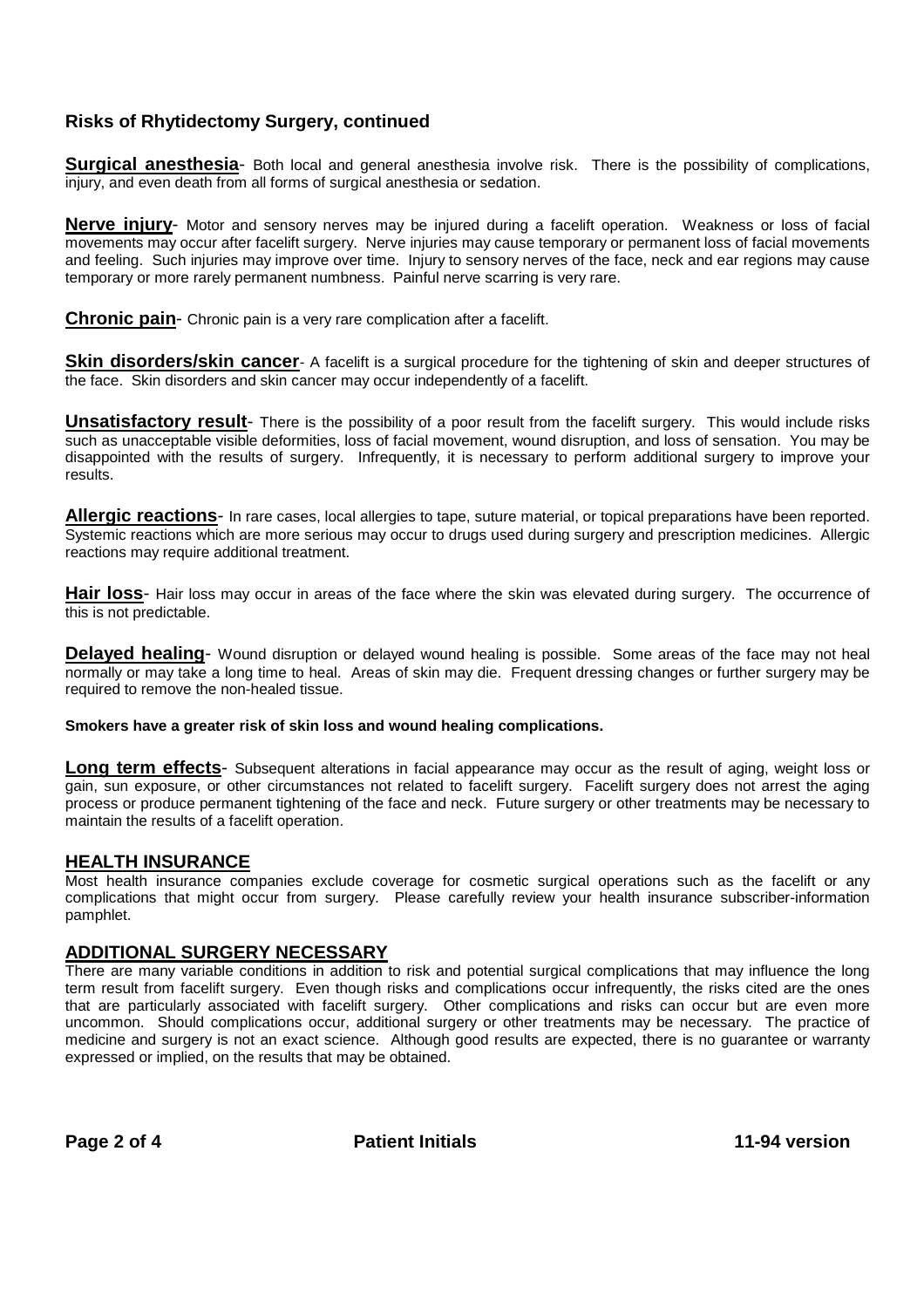# **Risks of Rhytidectomy Surgery, continued**

## **FINANCIAL RESPONSIBILITIES**

The cost of surgery involves several charges for the services provided. The total includes fees charged by Dr. Nemerofsky, the cost of surgical supplies, anesthesia, laboratory tests, and possible outpatient hospital charges, depending on where the surgery is performed. Depending on whether the cost of surgery is covered by an insurance plan, you will be responsible for necessary co-payments, deductibles, and charges not covered. Additional costs may occur should complications develop from the surgery. Secondary surgery or hospital day-surgery charges involved with revisionary surgery would also be your responsibility.

## **DISCLAIMER**

Informed-consent documents are used to communicate information about the proposed surgical treatment of a disease or condition along with disclosure of risks and alternative forms of treatment(s). The informed-consent process attempts to define principles of risk disclosure that should generally meet the needs of most patients in most circumstances.

However, informed consent documents should not be considered all inclusive in defining other methods of care and risks encountered. Dr. Nemerofsky may provide you with additional or different information which is based on all the facts in your particular case and the state of medical knowledge.

Informed-consent documents are not intended to define or serve as the standard of medical care. Standards of medical care are determined on the basis of all of the facts involved in an individual case and are subject to change as scientific knowledge and technology advance and as practice patterns evolve.

**It is important that you read the above information carefully and have all of your questions answered before signing the consent on the next page.**